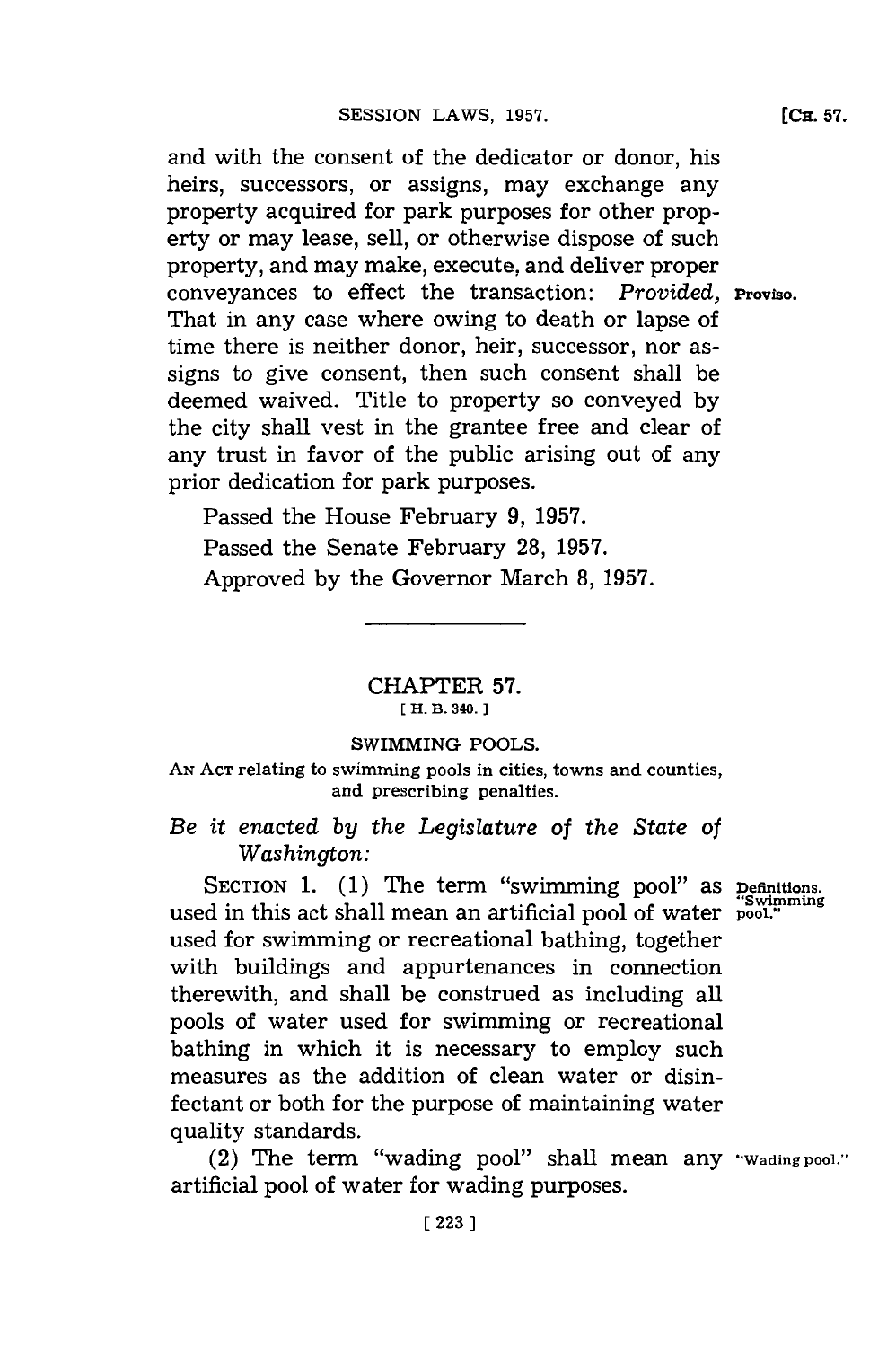## **SESSION LAWS, 1957.**

**Definitions. (3)** The term "spray pool" shall mean a pool or **"Spray pool.** artificially constructed depression for use **by** children, into which water is sprayed but is not allowed to pond in the bottom of the pool.

"Health **(4)** The term "health officer" shall mean the city, county or district health officer.

**"Director." (5)** The term "director" shall mean the director of health of the state of Washington.

**"Public pool." (6)** The term "public pool" shall include any swimming pool owned or operated **by** the state of Washington or any of its political subdivisions or is a pool generally available to the general public upon the payment of a specific admission charge for the use of the same, and shall include pools maintained **by** hotels, motels or private clubs as an additional facility for members or guests where the same is fifteen hundred square feet or more in surface area.

**"Semipublic (7)** The term "semipublic pool" shall mean a pool **Pool."** provided **by** a hotel, motel or private club as an additional facility for members or guests where the same is less than fifteen hundred square feet in surface area.

**"Private (8)** The term "private pool" shall mean a swim**pool."** ming pool, wading pooi or spray pool maintained **by** an individual for the use of his family and friends.

Director's SEC. 2. No municipality, person, firm or corpora-<br>
required. tion shall construct a public or semipublic swimtion shall construct a public or semipublic swimming pool, nor make changes in any public or semipublic swimming pooi already built, or in the appurtenances thereof, until the plans and specifications therefor shall first have been submitted to and received the approval of the director. The director may stipulate as a condition of such approval such modifications or conditions not inconsistent with this act as the public health or safety may require.

**Rules and SEC. 3.** The director is authorized and empowered **regulations,** to make any rules and regulations not inconsistent herewith relative to water quality, disinfection, sani-

**CH. 57.1**